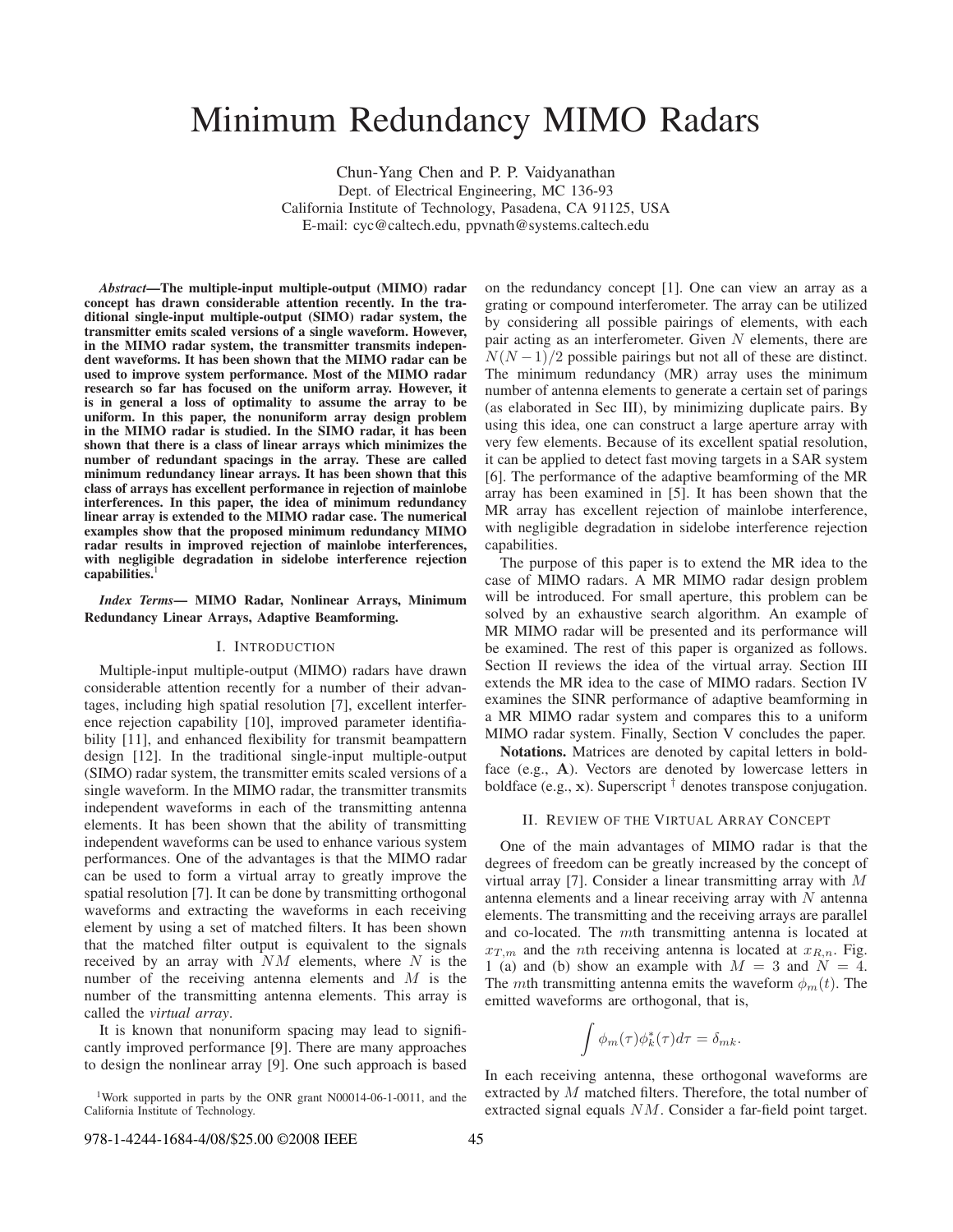

Fig. 1. Illustration of a MIMO radar system: (a) Transmitting array (b) Receiver array, and (c) Virtual array, with  $M = 3$  and  $N = 4$ .

The target response in the mth matched filter output of the nth receiving antenna can be expressed as

$$
s_{n,m} = \exp(j\frac{2\pi}{\lambda}\sin\theta(x_{T,m} + x_{T,n})),\tag{1}
$$

where  $\theta$  is the looking direction of the target from the radar station. We have normalized the amplitude of the signal reflected by the target to unity. One can see that the phase differences are created by both the transmitting antenna locations and the receiving antenna locations. The target response in (1) is the same as the target response received by a receiving array with NM antenna elements located at

$$
\{x_{T,m} + x_{R,n} | n = 0, 1, \cdots, N-1, m = 0, 1, \cdots, M-1\}.
$$
 (2)

This NM-element array is called a *virtual array*. Fig 1 (c) shows the corresponding virtual array of the MIMO radar system illustrated in (a) and (b). Thus, we can create an NMelement virtual array by using only  $N + M$  physical antenna elements. This will greatly increase the spatial resolution of the system.

### III. MINIMUM REDUNDANCY MIMO RADAR

The minimum redundancy (MR) linear array was first proposed by Moffet [1]. The idea is to minimize the number of antenna elements by reducing the redundancy of the spacings. In this section, we extend the MR idea to the case of MIMO radar. Before further discussing the MR MIMO radar, we first show an example of the uniform MIMO radar. By choosing  $x_{R,n} = \frac{\lambda}{2} n$  and  $x_{T,m} = \frac{\lambda}{2} N m$ , the virtual array in (2) becomes

$$
\{x_{T,m} + x_{R,n}\} = \{0, \frac{\lambda}{2}, \frac{\lambda}{2} \cdot 2, \cdots, \frac{\lambda}{2}(NM-1)\}
$$

This is a uniform array with spacing  $\frac{\lambda}{2}$ . The spacing is chosen to be  $\frac{\lambda}{2}$  to avoid spatial aliasing. Fig. 2 shows an example of a uniform MIMO radar system with  $M = 3$  and  $N = 5$ . In the uniform MIMO radar case, the received target signal in (1) becomes

$$
s_k = \exp(j\pi \sin \theta k) = e^{j\omega k},
$$

where we use  $k$  to denote the index of the virtual array and  $\omega \triangleq \pi \sin \theta$ . For a beamformer **w**, the beampattern can be



Fig. 2. Illustration of virtual array in a uniform MIMO radar: (a) transmitting array, (b) receiving array, and (c) virtual array.

expressed as

$$
B(\omega) \triangleq |\mathbf{w}^{\dagger} \mathbf{s}| = \left| \sum_{k=0}^{NM-1} w_k e^{j\omega k} \right|,
$$
 (3)

One can see that the beampattern is the frequency magnitude response of the weighting coefficients  $w_k$ . Therefore, the beampattern design problem is equivalent to the FIR filter design problem when the antenna array is chosen to be a uniform array. For a more general case, let

$$
x_{T,m} = u_{T,m} \frac{\lambda}{2}
$$
, and  $x_{R,n} = u_{R,n} \frac{\lambda}{2}$ ,

where  $u_{T,m}$  and  $u_{R,n}$  are some integers. In this case, the beampattern becomes

$$
B(w) = \left| \sum_{k=0}^{NM-1} w_k e^{j\omega u_k} \right|,
$$
 (4)

where

$$
{u_k} = {u_{R,m} + u_{T,n} \n \over n = 0, 1, \cdots, N, m = 0, 1, \cdots, M}.
$$
 (5)

Equation (4) can be viewed as the magnitude response of another FIR filter **w** , where

$$
w'_n = \begin{cases} w_k, & n = u_k \text{ for some } k\\ 0, & \text{otherwise.} \end{cases}
$$

The filter **w** can be viewed as a longer FIR filter with some coefficients restricted to be zero. It is well-known that a longer filter can produce shaper transition band. Since some of the coefficients will be restricted to zero, this will also affect the beampattern.

In [1], the concept of minimum redundancy (MR) array was introduced. It suggests that one should minimize the number of the array elements as long as the spacings between pairs of array elements includes all the integers between 1 and L, where  $L$  is the desired normalized aperture and the spacings are defined as  $\{u_k - u_{k'}\}$ , where  $\{u_k\}$  are the normalized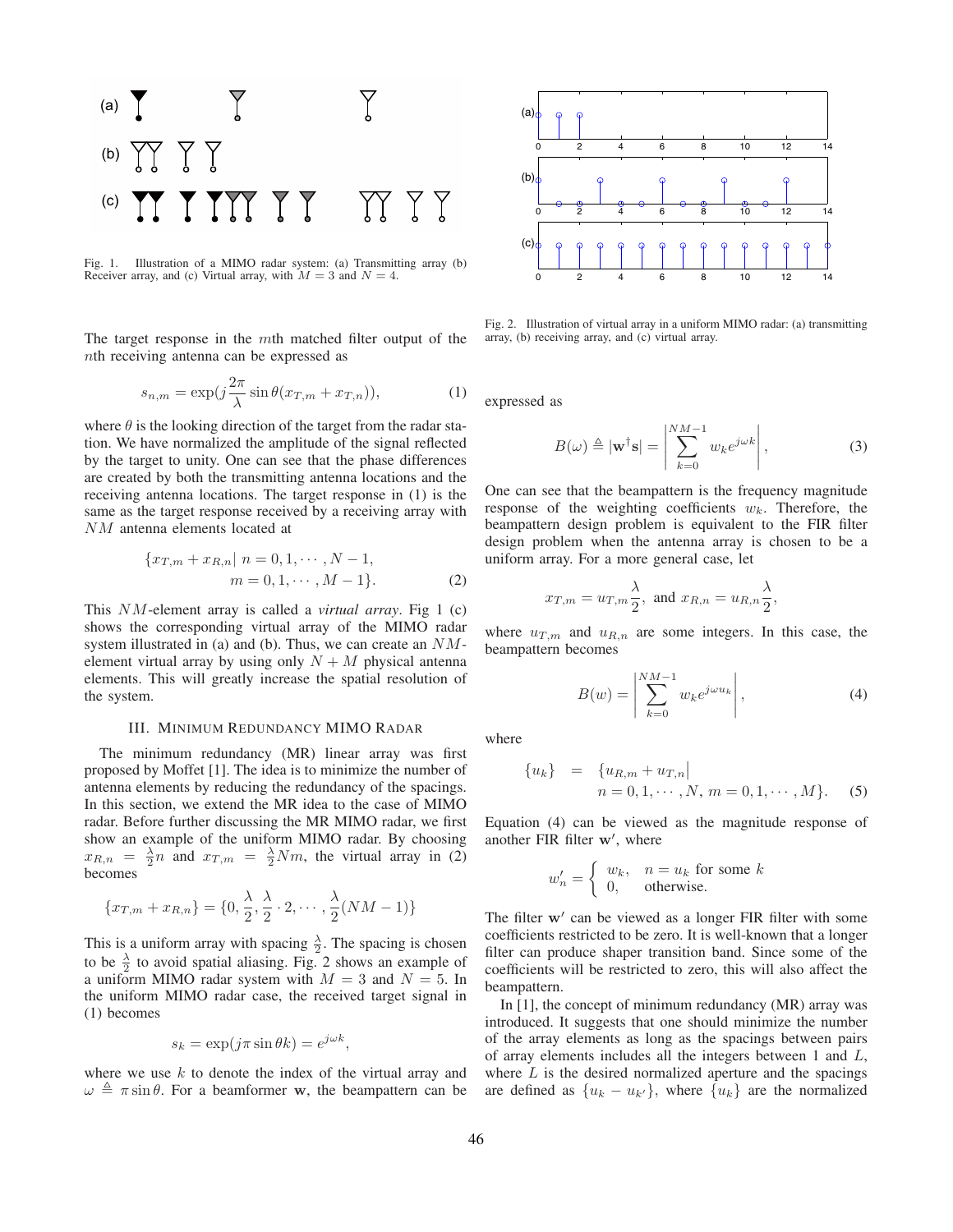antenna locations. In the SIMO radar case, the MR array can be found by the following optimization problem:

$$
\min_{\{u_k\}} N
$$
\nsubject to  $|\{u_k\}| = N$ \n
$$
\{u_k - u_{k'}\} \supset \{1, 2, \cdots, L\},
$$
\n(6)

where  $|\mathcal{A}|$  denotes the cardinality of the set  $\mathcal{A}$ . This problem is a combinatorial problem which is in general not easy to solve. This problem is also of some interest in the theory of numbers, and it has been examined in [3]. Fig. 3 (a) shows an example of a MR array with five elements and a normalized aperture equal to nine. Fig. 3 (b) shows the histogram of its spacing (between pairs of elements). One can see that each spacing is measured by at least one pair of array elements. In



Fig. 3. Illustration of a minimum redundancy array: (a) array locations, (b) histogram of the spacing.

the MIMO radar case, by using (5), the spacings  $\{u_k - u_{k'}\}$ can be expressed as

$$
\{u_{T,m} - u_{R,n} - u_{T,m'} + u_{R,n'}\}
$$
  

$$
m, m' = 0, 1, \cdots, M, n, n' = 0, 1, \cdots, N\}
$$

Therefore, for a given desired normalized aperture  $L$ , the transmitting and the receiving array of the MR MIMO radar can be found by solving the following optimization problem:

$$
\min_{\{u_{T,m}\}, \{u_{R,n}\}} N + M
$$
\nsubject to  $|\{u_{T,m}\}| = M$ ,  $|\{u_{R,m}\}| = N$ ,  
\n $\{u_{T,m} - u_{R,n} - u_{T,m'} + u_{R,n'}\} \supset \{1, 2, \cdots, L\}.$ 

This problem is more complex than the SIMO version in (6). For a smaller  $L$ , one can use an exhaustive search algorithm to find the solution. Fig. 4 shows an example of a solution with  $L = 63$ . The solution is  $\{u_{T,m}\} = \{0, 1, 3\}$  and  ${u_{R,n}} = {0, 6, 13, 40, 60}.$  It is obtained by an exhaustive search algorithm. To simplify the search algorithm, we restrict

$$
u_{T,m} - u_{R,n} - u_{T,m'} + u_{R,n'} \leq L \ \forall m,m',n,n'.
$$



Fig. 4. Illustration of virtual array in a minimum redundancy MIMO radar: (a) transmitting array, (b) receiving array, and (c) virtual array.

This is similar to what is proposed in [4] for traditional radar. Note that with this restriction, the solution is only suboptimal. one can relax this restriction and search the solution on a grid with large enough number of points. However, the exhaustive search may take an extremely long time.

Comparing Fig. 2 and 4, one can see that the MR virtual array has a much longer aperture while the number of antenna elements in both systems are the same. It requires a MIMO radar system with at least sixteen antenna elements (with eight in the transmitter and eight in the receiver) to form a uniform virtual array with a normalized aperture  $L = 63$ . However, the MR MIMO radar in this example requires only a total of eight antenna elements. Fig. 5 shows the histograms of the spacings of the MR and the uniform MIMO radar systems. One can see



Fig. 5. Histogram of the spacings for (a) minimum redundancy MIMO radar in Fig. 4, and (b) uniform MIMO radar in Fig. 2.

that the histogram for the MR MIMO radar system is flatter and covers all the integers from 1 to L.